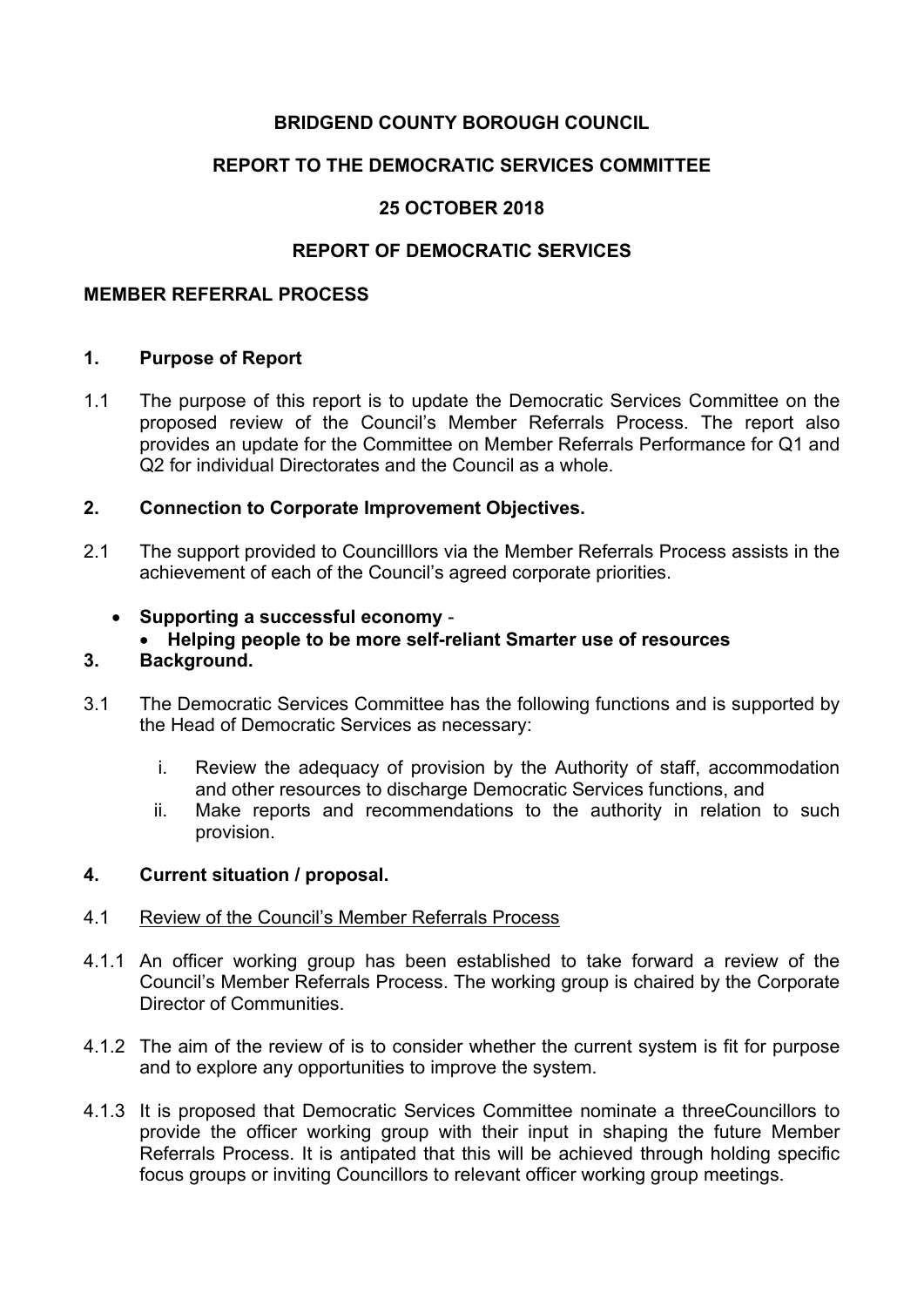4.1.4 Any recommendation from the working group will be presented to Democratic Services for their views prior to changes being implemented.

### 4.2 Member Referral Performance for Q1 and Q2

- 4.2.1 A referral is a complaint, request or query that a Councillor has received from their constituent that Democratic Services forward to the relevant department or external organisation for response. This process is carried out so that each part of the referral process is logged and to ensure that a response is received by an agreed deadline.
- 4.2.2 The following table shows the number of referrals made and Directorate/Council performance in Quarter 1 (1<sup>st</sup> April to 30<sup>th</sup> June 2018).

| <b>Directorate</b>                        | <b>Referrals</b> | <b>Completed</b> | Ongoing        | <b>Performance</b> |
|-------------------------------------------|------------------|------------------|----------------|--------------------|
| <b>Chief Executive</b>                    | 80               | 75               | 5              | 93.75%             |
| Communities                               | 605              | 563              | 42             | 93.05%             |
| Education<br>and<br><b>Family Support</b> | 20               | 18               | $\overline{2}$ | 90.00%             |
| Social Services<br>and Wellbeing          | 33               | 33               | $\overline{0}$ | 100.00%            |
| External                                  | 54               | 51               | 3              | 94.44%             |
| <b>Total</b>                              | 792              | 740              | 52             | 93.43%             |

4.2.3 The following table shows the number of referrals made and Directorate/Council performance in Quarter 2 (1<sup>st</sup> July to 30<sup>th</sup> September 2018).

| <b>Directorate</b>                        | <b>Referrals</b> | <b>Completed</b> | Ongoing | <b>Performance</b> |
|-------------------------------------------|------------------|------------------|---------|--------------------|
| <b>Chief Executive</b>                    | 54               | 39               | 15      | 72.22%             |
| Communities                               | 450              | 326              | 124     | 72.44%             |
| Education<br>and<br><b>Family Support</b> | 39               | 27               | 12      | 69.23%             |
| Social Services<br>and Wellbeing          | 19               | 13               | 6       | 68.42%             |
| External                                  | 58               | 40               | 18      | 68.96%             |
| <b>Total</b>                              | 620              | 445              | 175     | 71.77%             |

4.2.4 The following table shows the number of referrals made and Directorate/Council performance in Quarters 1 and 2 (1<sup>st</sup> April to 30<sup>th</sup> September 2018).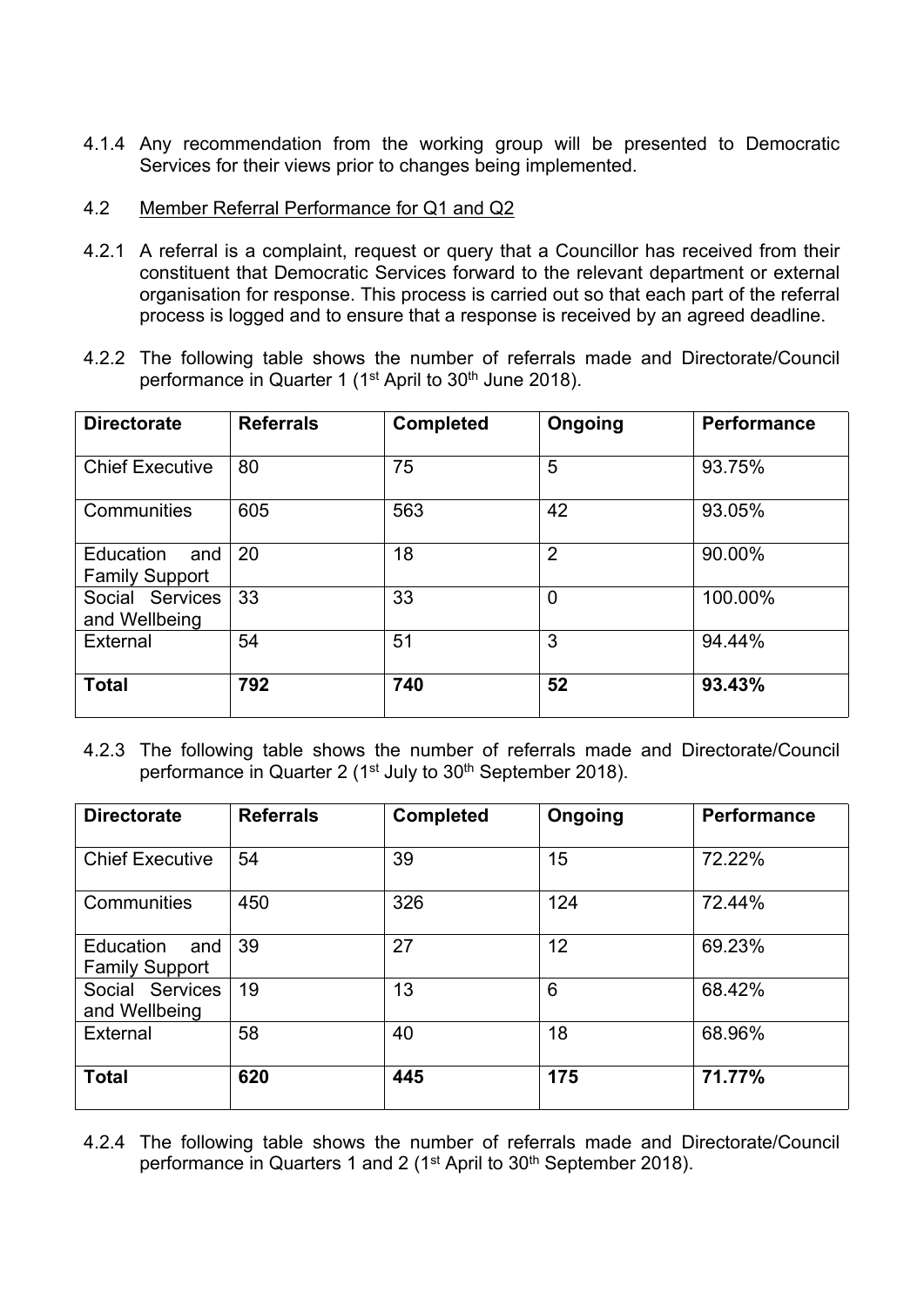| <b>Directorate</b>                        | <b>Referrals</b> | <b>Completed</b> | Ongoing | <b>Performance</b> |
|-------------------------------------------|------------------|------------------|---------|--------------------|
| <b>Chief Executive</b>                    | 134              | 114              | 20      | 85.07%             |
| Communities                               | 1055             | 889              | 166     | 84.26%             |
| Education<br>and<br><b>Family Support</b> | 59               | 45               | 14      | 76.27%             |
| Social Services<br>and Wellbeing          | 52               | 46               | 6       | 88.46%             |
| External                                  | 112              | 91               | 21      | 81.25%             |
| <b>Total</b>                              | 1412             | 1185             | 227     | 83.92%             |

# **5. Effect upon Policy Framework and Procedure Rules.**

5.1 There is no effect upon the Policy Framework and Procedure Rules.

### **6. Equality Impact Assessment**

6.1 There are no equality implications arising from this report.

### **7. Wellbeing of Future Generations (Wales) Act 2015 Implications**

7.1 The well-being goals identified in the Act were considered in the preparation of this report. It is considered that there is no significant or unacceptable impact upon the achievement of well-being goals/objectives as a result of this report.

## **8. Financial Implications.**

8.1 There are no financial implications arising from this report.

## **9. Recommendation.**

- 9.1 That Democratic Services Committee:
	- i. Nominate three Councillors to provide the officer working group with their input in shaping the Member Referrals process as detailed in section 4.1.3 of the report.
	- ii. Note Directorate and Council Performance on Member Referrals for Quarters 1 and 2 as detailed in section 4.2 of the report.

## **Mark Galvin – Senior Democratic Servies Officer**

**Thursday 18th October 2018**